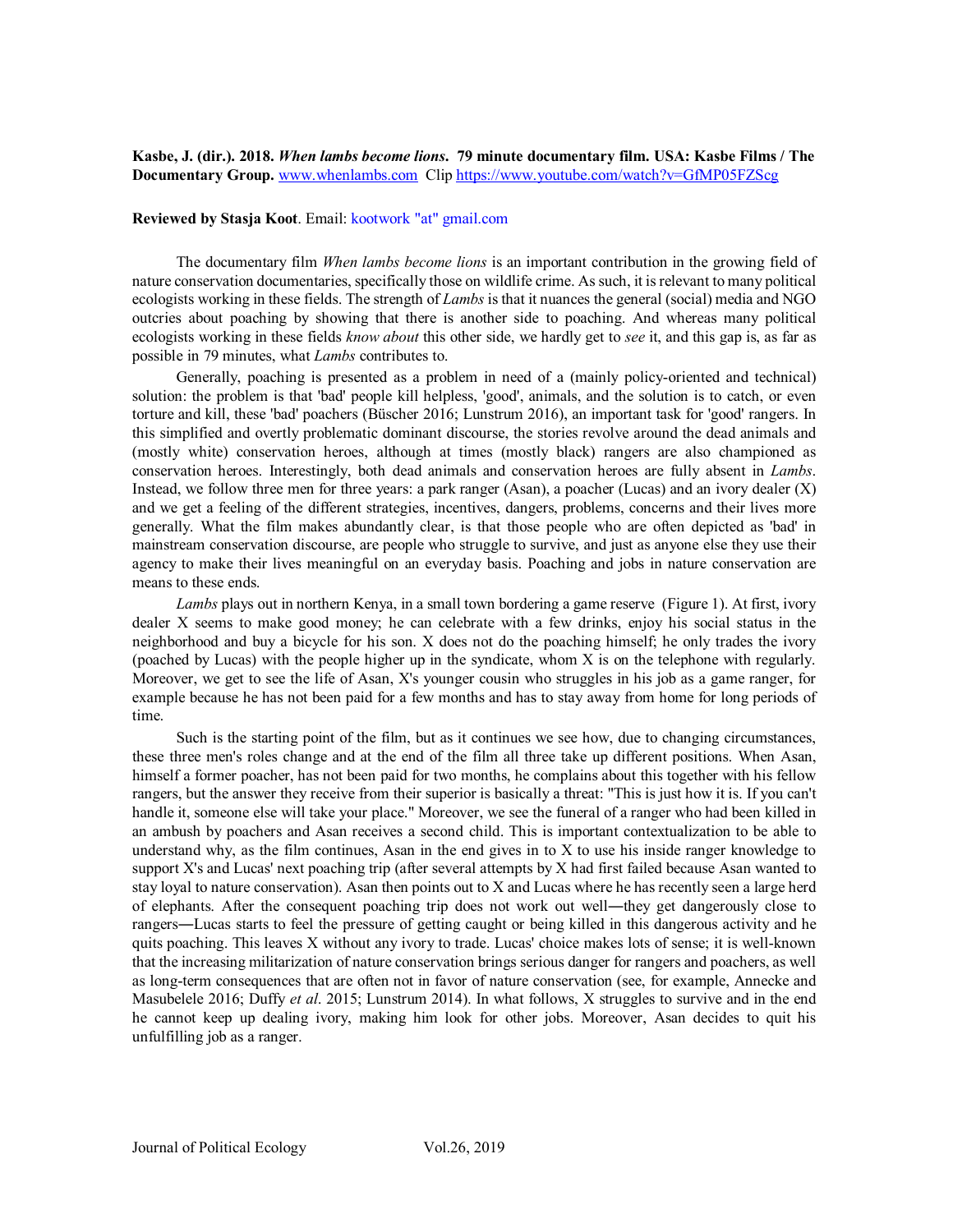

Figure 1: Ivory dealer "X" and wildlife ranger Asan. From *When lambs become lions*, directed by Jon Kasbe. Courtesy of Kasbe Films / The Documentary Group. Photo credit: Alex Pritz. Source: Press kit[, http://www.whenlambs.com](http://www.whenlambs.com/)

The strength of *Lambs* comes for a large part from the chosen methodology, which has strong ethnographic elements. Director Jon Kasbe lived with his film's subjects for over a three-year period and by doing so created a high level of trust and access. This way, Kasbe has become a part of their everyday lives and was therefore able to film in places that are generally inaccessible for outsiders like filmmakers and researchers. For example, Kasbe has been able to film how X trades his tusks with another (unidentified) person in a car, he filmed the intimate funeral of a dead ranger and the mourning family members, he filmed how Asan's frustration grows and how this affects his relationship with his wife, he filmed how X explains that his father who was a poacher died when he was very young because he had been ambushed by rangers, and he even filmed during a (failed and dangerous) poaching trip by X and Lucas. It makes the film an intimate portrait of the people at the heart of the conservation divide. As Kasbe would explain, "I wanted to explore their complexity and remain open to understanding things that were much easier to hate. The only way to do that―for an outsider like myself―was to become part of their lives without judgement" (Kasbe 2018: 3). This strategy has worked out very well; *Lambs* provides insight to a space that is generally very hard to enter, either by researchers, journalists or documentary makers, and therefore the film should be seen as an important addition to existing documentaries on nature conservation and wildlife crime, and to the public debates on these issues.

Although *Lambs* is a 'local' story, it shows the importance of positioning the problem of wildlife crime and poaching within a larger political ecological context. The film reveals some important drivers of people to start poaching in the first place, and why they would or would not become a ranger. It then becomes painfully clear how out of place global media outcries against poaching at times can be (cf. Büscher 2016; Lunstrum 2016). One such example is also given in *Lambs*, namely the burning of ivory in Kenya in 2016, which was the biggest destruction of ivory ever and which was done to attract global attention to the problem of elephant poaching and to defer poachers (whether or not this truly works, remains debatable). However, it is doubtful if such symbolic activities are truly a concern for X and Lucas when they watch this on TV and when the President of Kenya, Uhuru Kenyatta, declares: "To all the poachers, to all the buyers, your days are numbered." To me it seemed as if X's bigger concern is not to let his buyer wait for too long, when he is put under pressure again on the phone to deliver.

If there is one critical note about *Lambs* it is the title; *When lambs become lions* does not capture or explain what we get to see in the film and I think it does not immediately speak to the larger public. Having that said, I truly recommend *Lambs*for anybody interested in political ecology, particularly nature conservation and wildlife crime, including academics and scholars.